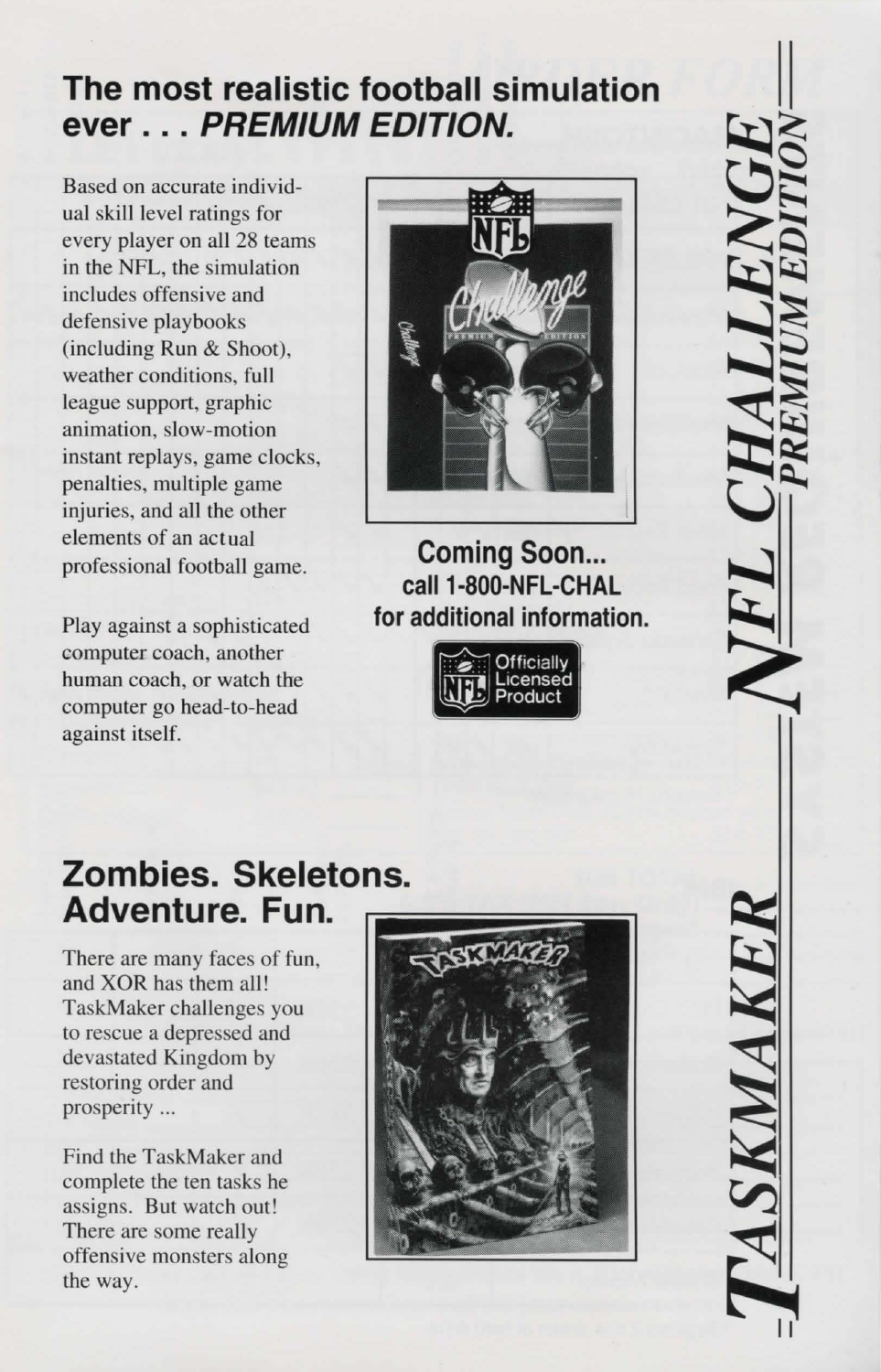| <b>UIREMENTS</b> | MA                                                                                                                                    |
|------------------|---------------------------------------------------------------------------------------------------------------------------------------|
|                  | NF <sub>l</sub>                                                                                                                       |
|                  | PRC                                                                                                                                   |
|                  | Ma                                                                                                                                    |
|                  | $\frac{Ma}{2}$                                                                                                                        |
|                  | Ma                                                                                                                                    |
| $\vec{c}$        | $\overline{M}$                                                                                                                        |
| RE               | Lun                                                                                                                                   |
|                  |                                                                                                                                       |
|                  | Roa<br>Berr                                                                                                                           |
|                  | $\overline{Ma}$                                                                                                                       |
| <b>SYSTEM</b>    | $\fbox{Task} \put (\begin{tabular}{ c c } \hline \textbf{Task} & \textbf{Task} \\ \hline \textbf{Task} & \textbf{Step} \end{tabular}$ |
|                  |                                                                                                                                       |
|                  |                                                                                                                                       |
|                  | <b>IBN</b>                                                                                                                            |
|                  | NF                                                                                                                                    |

| <b>MACINTOSH</b>                        | MEMORY REQ           | SELF-BOOTIN  | COPIES TO HD            |     |      |   |        | $\begin{array}{rcl} \text{512K} \\ \text{512K} \\ \text{512K} \\ \text{512K} \\ \text{512K} \\ \text{512K} \\ \text{512K} \\ \text{512K} \\ \text{512K} \\ \text{512K} \\ \text{512K} \\ \text{512K} \\ \text{512K} \\ \text{512K} \\ \text{512K} \\ \text{512K} \\ \text{512K} \\ \text{512K} \\ \text{512K} \\ \text{512K} \\ \text{512K} \\ \text{512K} \\ \text{512K} \\ \text{51$ |   |                                              |              |   |   |              |              |              | <b>CLASSI</b> | PORTABLE                       | SYSTEM |
|-----------------------------------------|----------------------|--------------|-------------------------|-----|------|---|--------|----------------------------------------------------------------------------------------------------------------------------------------------------------------------------------------------------------------------------------------------------------------------------------------------------------------------------------------------------------------------------------------|---|----------------------------------------------|--------------|---|---|--------------|--------------|--------------|---------------|--------------------------------|--------|
| <b>NFL Challenge</b>                    | 1MB                  |              |                         |     |      |   |        |                                                                                                                                                                                                                                                                                                                                                                                        |   |                                              |              |   |   |              |              |              |               |                                |        |
| PRO Challenge                           | 1MB                  | $\checkmark$ |                         |     |      | ✓ |        |                                                                                                                                                                                                                                                                                                                                                                                        |   |                                              |              |   |   |              |              |              |               |                                |        |
| MacGolf Classic*                        | 1MB                  | ✓            | ✓                       |     |      | ✓ |        |                                                                                                                                                                                                                                                                                                                                                                                        |   |                                              |              |   | ✓ |              | $\checkmark$ | $\checkmark$ | $\checkmark$  | $\checkmark$                   |        |
| MacGolf                                 | 512K                 | √            |                         |     | √    | ✓ |        |                                                                                                                                                                                                                                                                                                                                                                                        |   |                                              |              |   |   |              |              |              |               |                                |        |
| <b>MacCourses</b>                       | 512K                 | ✓            |                         |     | ✓    | ✓ |        |                                                                                                                                                                                                                                                                                                                                                                                        |   |                                              |              |   |   |              |              |              |               |                                |        |
| MacRacquetball                          | 1MB                  | ✓            |                         |     |      | ✓ |        |                                                                                                                                                                                                                                                                                                                                                                                        |   |                                              |              |   |   |              |              |              |               |                                |        |
| <b>Lunar Rescue</b>                     | 1MB                  | ✓            | $\checkmark$            |     |      | ✓ |        |                                                                                                                                                                                                                                                                                                                                                                                        |   |                                              |              |   |   |              |              |              |               |                                |        |
| <b>Road Racer</b>                       | 1MB                  |              | ✓                       |     |      | ✓ |        |                                                                                                                                                                                                                                                                                                                                                                                        | ✓ |                                              |              |   |   |              |              |              |               |                                |        |
| Bermuda Square                          | 512K                 | √            | ✓                       |     |      | ✓ |        |                                                                                                                                                                                                                                                                                                                                                                                        |   |                                              |              | ✓ |   |              |              |              |               |                                |        |
| MacSki*                                 | 1MB-<br>B&W<br>2MB-C |              | J                       |     |      |   |        |                                                                                                                                                                                                                                                                                                                                                                                        |   |                                              |              |   |   |              |              |              | $\checkmark$  | $\checkmark$                   |        |
| TaskMaker                               | 1MB                  |              |                         |     |      |   |        |                                                                                                                                                                                                                                                                                                                                                                                        |   |                                              |              |   |   |              |              |              |               |                                |        |
| * Supports 16 color mode.<br><b>IBM</b> |                      |              | MINIMUM<br>DOS REQUIRED |     |      |   | MEMORY | REQUIRED                                                                                                                                                                                                                                                                                                                                                                               |   |                                              | CGA          |   |   | EGA & VGA    |              |              |               | MONOCHROME<br>(640X200 pixels) |        |
| <b>NFL Challenge</b>                    |                      |              | 2.0                     |     |      |   | 320K   |                                                                                                                                                                                                                                                                                                                                                                                        |   |                                              |              |   |   |              |              | $\checkmark$ |               |                                |        |
| PRO Challenge                           |                      | 2.0          |                         |     | 320K |   |        |                                                                                                                                                                                                                                                                                                                                                                                        |   |                                              |              |   |   |              |              |              |               |                                |        |
| <b>Basketball Challenge</b>             |                      | 2.0          |                         |     | 256K |   |        | $\checkmark$                                                                                                                                                                                                                                                                                                                                                                           |   |                                              |              |   |   | $\checkmark$ |              |              |               |                                |        |
| Oligopoly*                              |                      |              | 2.0                     |     |      |   | 384K   |                                                                                                                                                                                                                                                                                                                                                                                        |   | $\checkmark$                                 |              |   |   |              |              |              | $\checkmark$  |                                |        |
| <b>Bermuda Square</b>                   |                      |              | 2.0                     |     |      |   |        | 256K                                                                                                                                                                                                                                                                                                                                                                                   |   |                                              | $\checkmark$ |   |   |              |              |              | $\checkmark$  |                                |        |
| RoboMan                                 |                      |              |                         | 2.0 |      |   |        | 256K                                                                                                                                                                                                                                                                                                                                                                                   |   |                                              | $\checkmark$ |   |   |              |              |              |               |                                |        |
| Shuffle Mania!                          |                      |              | 2.1                     |     |      |   |        |                                                                                                                                                                                                                                                                                                                                                                                        |   | 256K for CGA<br>320K for EGA<br>384K for VGA |              |   |   |              |              |              |               |                                |        |

*ORDER FORM* 

# Call today!<br>
Monday . Friday Monday - Friday<br>1-800-635-2425 9:00 AM - 4:30 PM CST

(CIRCLE ONE): MAC IBM 5.25" IBM 3.5"

| <b>IBM &amp; MACINTOSH PRODUCTS</b> |         | <b>NFL Challenge Accessories:</b>                                     |         |  |  |  |  |
|-------------------------------------|---------|-----------------------------------------------------------------------|---------|--|--|--|--|
| NFL Challenge                       | \$99.95 | Program Upgrade v 2.01                                                | \$19.95 |  |  |  |  |
| PRO Challenge                       | \$49.95 | 1991 Team Disk                                                        | \$24.95 |  |  |  |  |
| <b>MacGolf Classic</b>              | \$94.90 | 1990 Team Disk                                                        | \$19.95 |  |  |  |  |
| MacGolf                             |         | Annual Team Disks (Circle desired year)                               |         |  |  |  |  |
|                                     | \$59.95 | '89,'88,'87,'86,'85,'84                                               | \$14.95 |  |  |  |  |
| <b>MacCourses</b>                   | \$34.95 | <b>Greatest Teams Disk</b>                                            | \$24.95 |  |  |  |  |
| MacRacquetball                      | \$59.95 | All-Star Disk                                                         | \$24.95 |  |  |  |  |
| Lunar Rescue                        | \$59.95 | <b>Roster Editor Disk</b>                                             | \$19.95 |  |  |  |  |
| Road Racer                          | \$69.95 | NFLC Doc. Set                                                         | \$39.95 |  |  |  |  |
| Bermuda Square                      | \$29.95 | <b>NFLC User's Guide</b>                                              | \$25.00 |  |  |  |  |
|                                     |         | NFLC Playbooks                                                        |         |  |  |  |  |
| MacSki                              | \$69.95 | <b>IBM ONLY DISKS</b>                                                 |         |  |  |  |  |
| TaskMaker                           | \$49.95 | <b>Dream Teams</b>                                                    | \$19.95 |  |  |  |  |
| <b>IBM ONLY PRODUCTS:</b>           |         | College Team Disk 1991                                                | \$24.95 |  |  |  |  |
|                                     |         | College Team Disk 1990 \$19.95                                        |         |  |  |  |  |
| <b>Basketball Challenge</b>         | \$39.95 | College Alumni Team Disk \$19.95                                      |         |  |  |  |  |
| Oligopoly                           | \$49.95 | <b>Basketball Challenge Accessories:</b>                              |         |  |  |  |  |
| RoboMan                             | \$49.95 | 1991 Team Disk \$19.95                                                |         |  |  |  |  |
| Shuffle Mania!                      | \$49.95 | Annual Team Disks (Circle desired year)<br>'90,'89,'88,'87 \$14.95ea. |         |  |  |  |  |

SUB TOTAL 6.5% TAX (MN Res. Only)<br>Shipping Charges\*<br>Processing  $$\frac{$1.00}{$}$ **Processing TOTAL \$** 

\*(Add \$5 for each product/\$2 for any number of accessories)

| <b>YOUR NAME</b> |  |
|------------------|--|
|                  |  |
|                  |  |
|                  |  |
|                  |  |

Mail to: XOR Corporation, 10808 Normandale Blvd, Bloomington, MN 55437 Note: Did you remember to circle your machine type?

\* Requires 2 disk dri ves or hard dri ve.